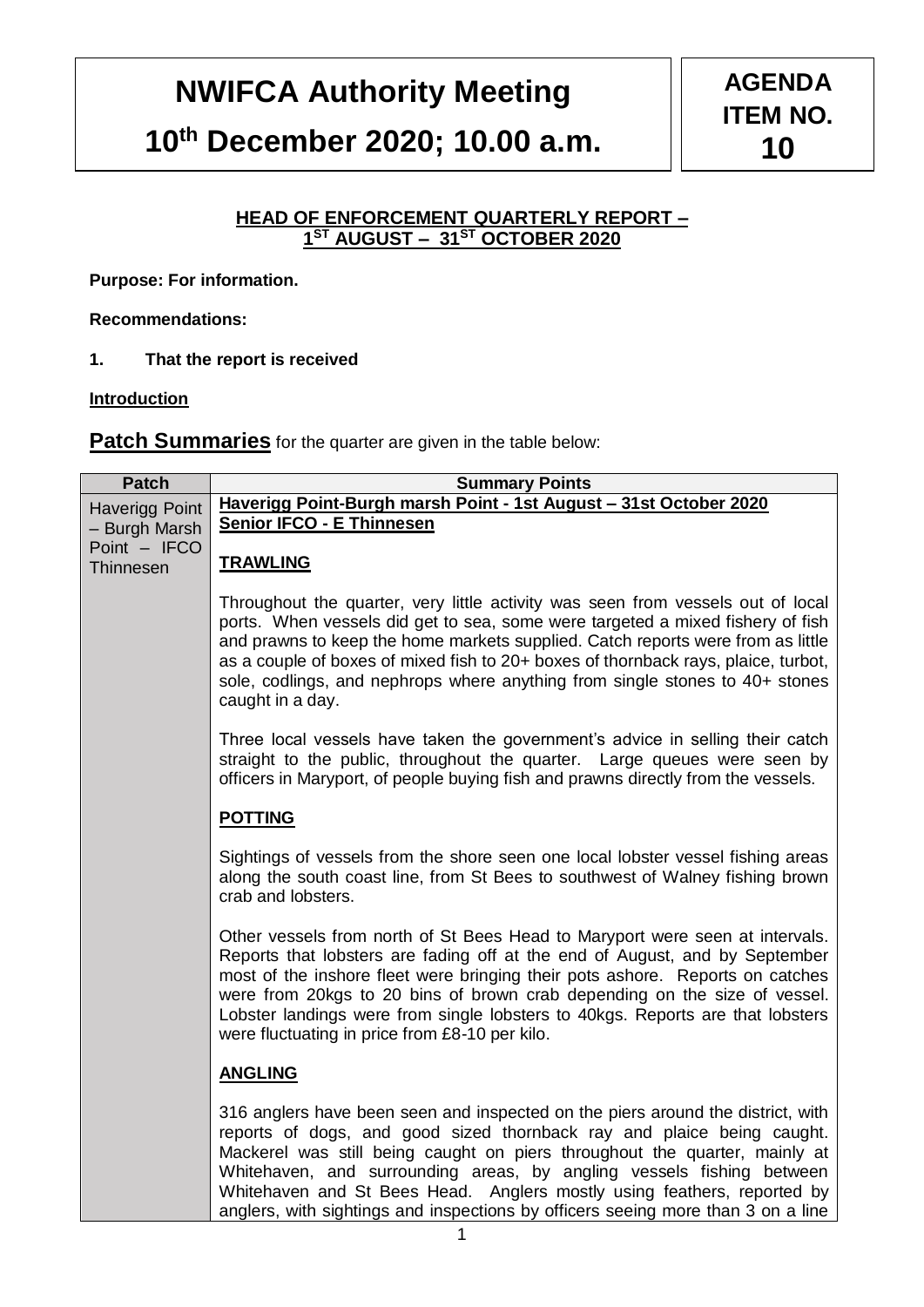|                              | at once.                                                                                                                                                                                                                                                                                                                                                                                                                                                                                                                                    |  |  |  |  |  |  |
|------------------------------|---------------------------------------------------------------------------------------------------------------------------------------------------------------------------------------------------------------------------------------------------------------------------------------------------------------------------------------------------------------------------------------------------------------------------------------------------------------------------------------------------------------------------------------------|--|--|--|--|--|--|
|                              | Eleven anglers have been seen on vessels in the area from Eskmeals to<br>Maryport, with reports on the odd bass and codling being caught. Bass ranging<br>in size from 2lb to 13lb being caught.                                                                                                                                                                                                                                                                                                                                            |  |  |  |  |  |  |
|                              | On shore 10 anglers were inspected mostly at Seascale, Caulderton, Allonby to<br>Dubmill point areas. On a few occasions inspections seen 2 bass being kept by<br>anglers, mostly over 3 lb in weight. No infringements on the bass regulations<br>were seen.                                                                                                                                                                                                                                                                               |  |  |  |  |  |  |
|                              | <b>OTHER DUTIES</b>                                                                                                                                                                                                                                                                                                                                                                                                                                                                                                                         |  |  |  |  |  |  |
|                              | On 11 occasions I assisted other officers at Flookburgh with the cockle fishery,<br>also sea fishery patrols on board "North Western Protector".                                                                                                                                                                                                                                                                                                                                                                                            |  |  |  |  |  |  |
| <b>Haverigg Point</b>        | <b>Cockling</b>                                                                                                                                                                                                                                                                                                                                                                                                                                                                                                                             |  |  |  |  |  |  |
| Arnside<br><b>IFCO Dixon</b> | Up to 72 gatherers have been present at the Flookburgh cockle fishery, although<br>an average of 45 would be probable for September, landings of 200kg or less<br>per person were the average for most of the time the bed has been open, with<br>landings of 100kg lately, the high price through the season so far has kept plenty<br>of gatherers interested. Low levels of activity have been recorded at Newbiggin.<br>Aldingham had been sampled to achieve classification but due to poor results<br>has been classed as prohibited. |  |  |  |  |  |  |
|                              | <b>Mussels</b>                                                                                                                                                                                                                                                                                                                                                                                                                                                                                                                              |  |  |  |  |  |  |
|                              | Normal activity levels of up to 12 gatherers have been observed fishing the<br>Foulney mussel bed on spring tides with occasional activity for small orders<br>being seen on neap tides.                                                                                                                                                                                                                                                                                                                                                    |  |  |  |  |  |  |
|                              | <b>Potting</b>                                                                                                                                                                                                                                                                                                                                                                                                                                                                                                                              |  |  |  |  |  |  |
|                              | No activity has been observed within this area of the district during this quarter.<br>Two vessels from Barrow continue to operate occasionally outside the 6 mile<br>limit.                                                                                                                                                                                                                                                                                                                                                                |  |  |  |  |  |  |
|                              | <b>Netting</b>                                                                                                                                                                                                                                                                                                                                                                                                                                                                                                                              |  |  |  |  |  |  |
|                              | Occasional good hauls of Bass reported from licenced, authorised vessels from<br>Barrow, with sightings noted around the Foulney and Western Morecambe bay.<br>Vessels were also targeting Sole and pot bait as well. Very few beach nets were<br>observed.                                                                                                                                                                                                                                                                                 |  |  |  |  |  |  |
|                              | <b>Angling</b>                                                                                                                                                                                                                                                                                                                                                                                                                                                                                                                              |  |  |  |  |  |  |
|                              | Greenodd, Ulverston area, Coast road sea wall, Foulney and Walney Island<br>were all popular with anglers due to high numbers of Bass providing good sport,<br>Reports of good catches of Bass from anglers on Sandgate marsh and Kents<br>Bank were recorded, which is uncommon from recent years.                                                                                                                                                                                                                                         |  |  |  |  |  |  |
|                              | <b>Shrimping</b>                                                                                                                                                                                                                                                                                                                                                                                                                                                                                                                            |  |  |  |  |  |  |
|                              | Only one shrimp tractor was observed in the Leven estuary, with catches<br>moderate to poor, but enough to be economic.                                                                                                                                                                                                                                                                                                                                                                                                                     |  |  |  |  |  |  |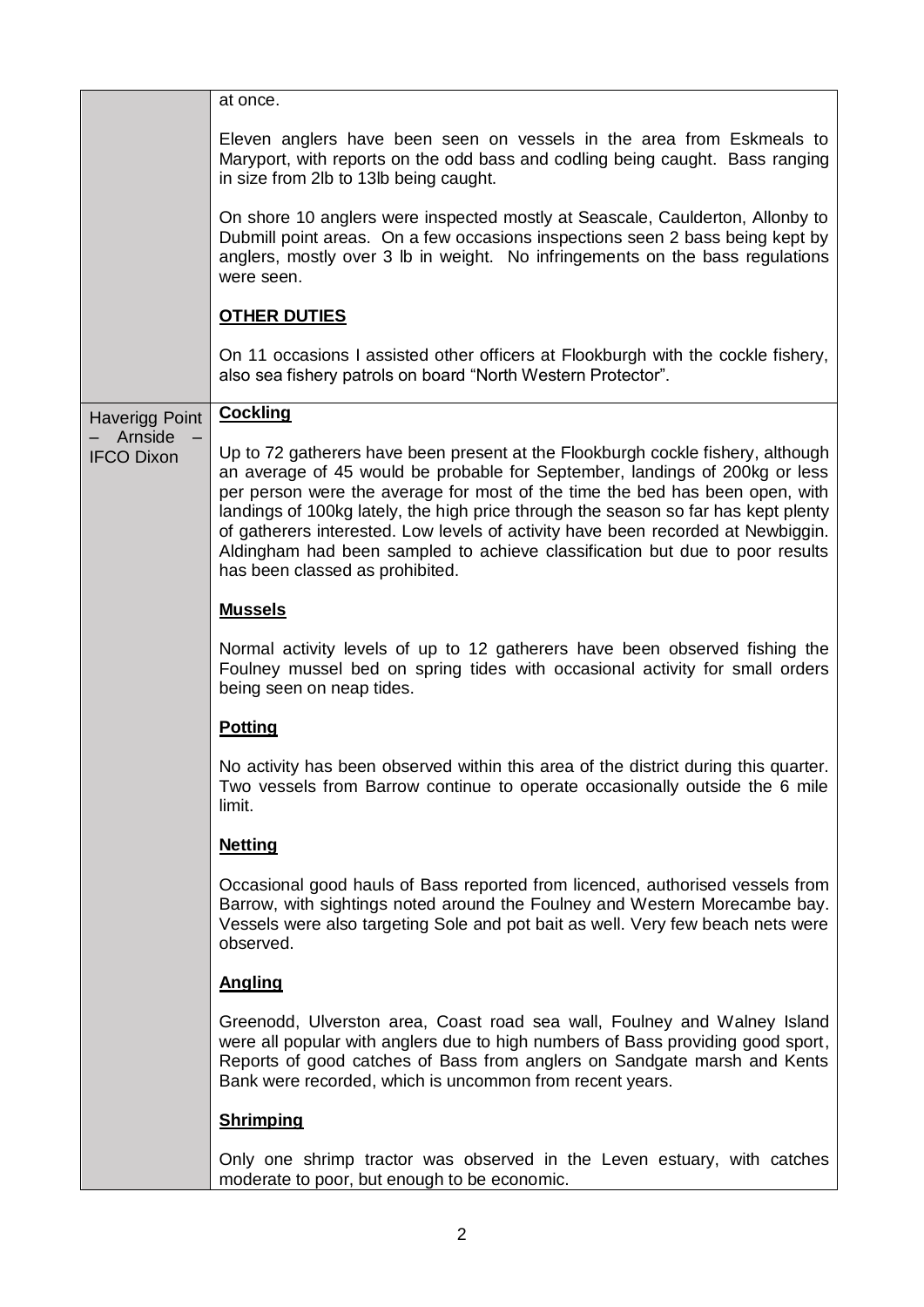| Arnside                                                                   | <b>Cockles</b>                                                                                                                                                                                                                                                                                                                                                                                                                                                      |  |  |  |  |  |  |
|---------------------------------------------------------------------------|---------------------------------------------------------------------------------------------------------------------------------------------------------------------------------------------------------------------------------------------------------------------------------------------------------------------------------------------------------------------------------------------------------------------------------------------------------------------|--|--|--|--|--|--|
| Lytham<br><b>IFCOs Waltho</b>                                             | Pilling cockle fishery opened on 1st September. There was very little activity<br>during most of September. Since the start of October, there has been a<br>consistent level of between 4 and 7 gatherers present on a regular basis. Each<br>gatherer has been averaging between 150-200kg per tide. During this period,<br>Pilling Sands cockle bed was under a seasonal class C classification.                                                                  |  |  |  |  |  |  |
|                                                                           | Regular low water patrols were also carried out, monitoring the closure of all<br>other cockle beds in the area                                                                                                                                                                                                                                                                                                                                                     |  |  |  |  |  |  |
|                                                                           | Pilling cockle samples have been gathered monthly, with one additional sample<br>being gathered before the seasonal classification change from a class C bed to<br>a class B bed that would normally happen from the 1st November. A class C<br>result at the end of October resulted in a delay to this classification change.                                                                                                                                     |  |  |  |  |  |  |
|                                                                           | <b>Mussels</b>                                                                                                                                                                                                                                                                                                                                                                                                                                                      |  |  |  |  |  |  |
|                                                                           | There has been no activity at Heysham Flat Seed Mussel fishery.<br>Sampling:                                                                                                                                                                                                                                                                                                                                                                                        |  |  |  |  |  |  |
|                                                                           | During August, an inspection of Knott Spit and Sea Centre RMPs, at Knott End,<br>was carried out which resulted in mussel sampling at these sites continuing from<br>September, and being collected monthly. Lytham Ribble Training Walls mussel<br>sampling has continued on a monthly basis.                                                                                                                                                                      |  |  |  |  |  |  |
|                                                                           | <b>Angling</b>                                                                                                                                                                                                                                                                                                                                                                                                                                                      |  |  |  |  |  |  |
|                                                                           | Joint working was undertaken with the Marine Management Organisation in the<br>Heysham Bass Nursery Area by Heysham Powerstation.<br>High numbers of anglers sighted throughout the district with hotspots being<br>Blackpool Gynn Wall, Fleetwood Beach and Morecambe central                                                                                                                                                                                      |  |  |  |  |  |  |
|                                                                           | <b>Intelligence &amp; Accreditation</b>                                                                                                                                                                                                                                                                                                                                                                                                                             |  |  |  |  |  |  |
|                                                                           | Intelligence reports have continued to be processed, recorded and disseminated<br>in a timely manner to ensure tasking reflects the latest intelligence.<br>Work has continued with the Officer Accreditation scheme.                                                                                                                                                                                                                                               |  |  |  |  |  |  |
|                                                                           | <b>Assistance</b>                                                                                                                                                                                                                                                                                                                                                                                                                                                   |  |  |  |  |  |  |
|                                                                           | Assistance has been provided during Scientific surveys and on patrols across<br>the district.                                                                                                                                                                                                                                                                                                                                                                       |  |  |  |  |  |  |
| Dee-<br>Southport<br><b>IFCO</b><br>Brownrigg,<br>Taylor<br>and<br>Capper | <b>GENERAL</b><br>Following on from the last quarterly report NWIFCA officers and support officers<br>from Red Snapper have continued to provide a presence during lock down in<br>support<br>Op<br>nt<br>Wistful. The steep decline in the collection of bivalve mollusc along the coastline<br>has made way for a sharp rise in netting within the area. Throughout this quarter<br>officers have continued to provide a 6-day presence, and over two tides where |  |  |  |  |  |  |
|                                                                           | high-risk tides have been identified. Beach closure notices to the gathering of<br>shellfish still remain in place along the coastline and will continue to until further<br>notice.                                                                                                                                                                                                                                                                                |  |  |  |  |  |  |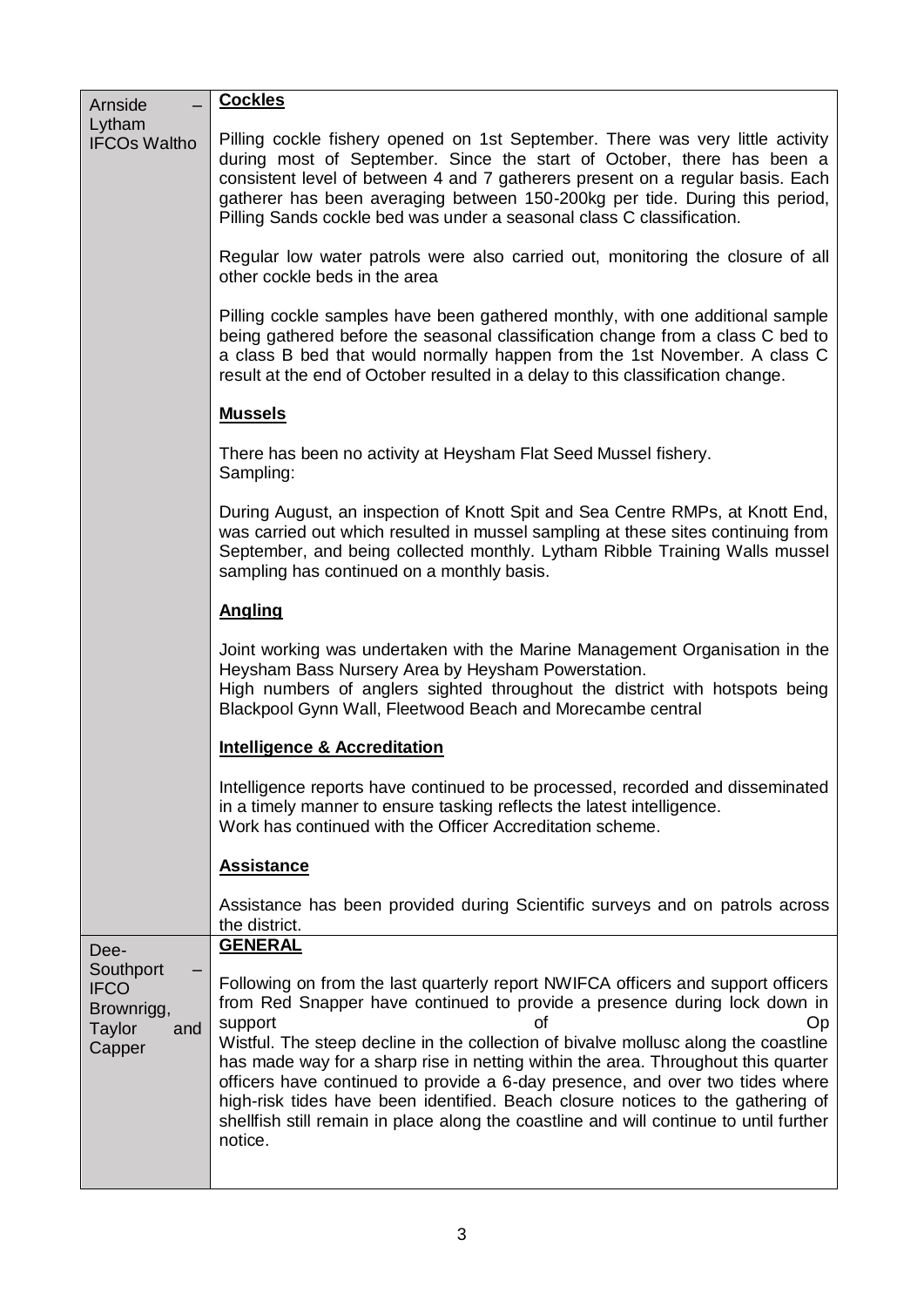### **OP WISTFUL**

Throughout August officers continued to see a rise in shellfish gathering activity along the coastline. In August alone, officers carried out a further 394 inspections of persons actively trying to gather bivalve mollusc, in particular, cockles. A further 112 inspections were carried out during September, again all targeting cockles. Offence Detection Reports have continued to be recorded and passed on to the HoE for review. The reduction in day light hours and the seasonal drop in temperature from October have led to a steady decline in numbers during this quarter. Op Wistful will look to go on temporary hold from the middle of December. In the meantime, officers will continue to observe and monitor this issue throughout the next quarter.

### **NETTING**

With the decline in shellfish gathering officers noted a steady increase in netting activity. Observations suggest that on some tides numbers anywhere up to 19 persons have been identified netting over both the low water tides. During the numerous inspections along the beach officers have recorded anywhere from one net per person to one net between six persons. Set nets and purse sein, along with push nets remain the primary methods. Modest catches have been noted with: flounder, plaice, mackerel, herring, turbot and bass being recorded. To date, some 190 net inspections have been carried out during this quarter. I am pleased to say that during inspections both mesh size and minimum landing sizes (MLS) were all found to be in accordance with NWIFCA bylaws. Netters were keen to engage with NWIFCA and have been in regular contact with both area officers and the Head Office in Carnforth.

### **RECREATIONAL ANGLING**

### **SHORE**

When not fixed to the north Wirral coastline officers have mounted both vehicle and foot patrols within the area offering advice and guidance during their routine inspections. Kings parade, New Brighton, Seacombe and Otterspool promenades being the main areas of noted. Some 174 inspections have been undertaken with no MLS issues observed.

### **BOAT**

Despite lock down limited numbers of small recreational craft have been observed in the river Mersey and Liverpool Bay areas. Launching and recovering from the beach area at New Brighton slip way and from Liverpool Marina. Two inspections were carried out with no MLS issues observed. To date, no charter boats have been active within the area.

### **BAIT DIGGING**

Bait digging has continued to take place along the coastline with pumping being noted as the main method of collection. Derby pool to gunsight car parks being the most popular area of beach fished. 168 inspections have been carried out during this quarter

### **ENFORCEMENT AND OTHER ACTIVITIES**

As mentioned in the last quarterly report officers have been targeted to enforcement duties along the north Wirral coastline. Bay Protector has again been unable to be deployed due to this and other various issues. She will look to be lifted out to have her bi-annual wash down before the Christmas break. It is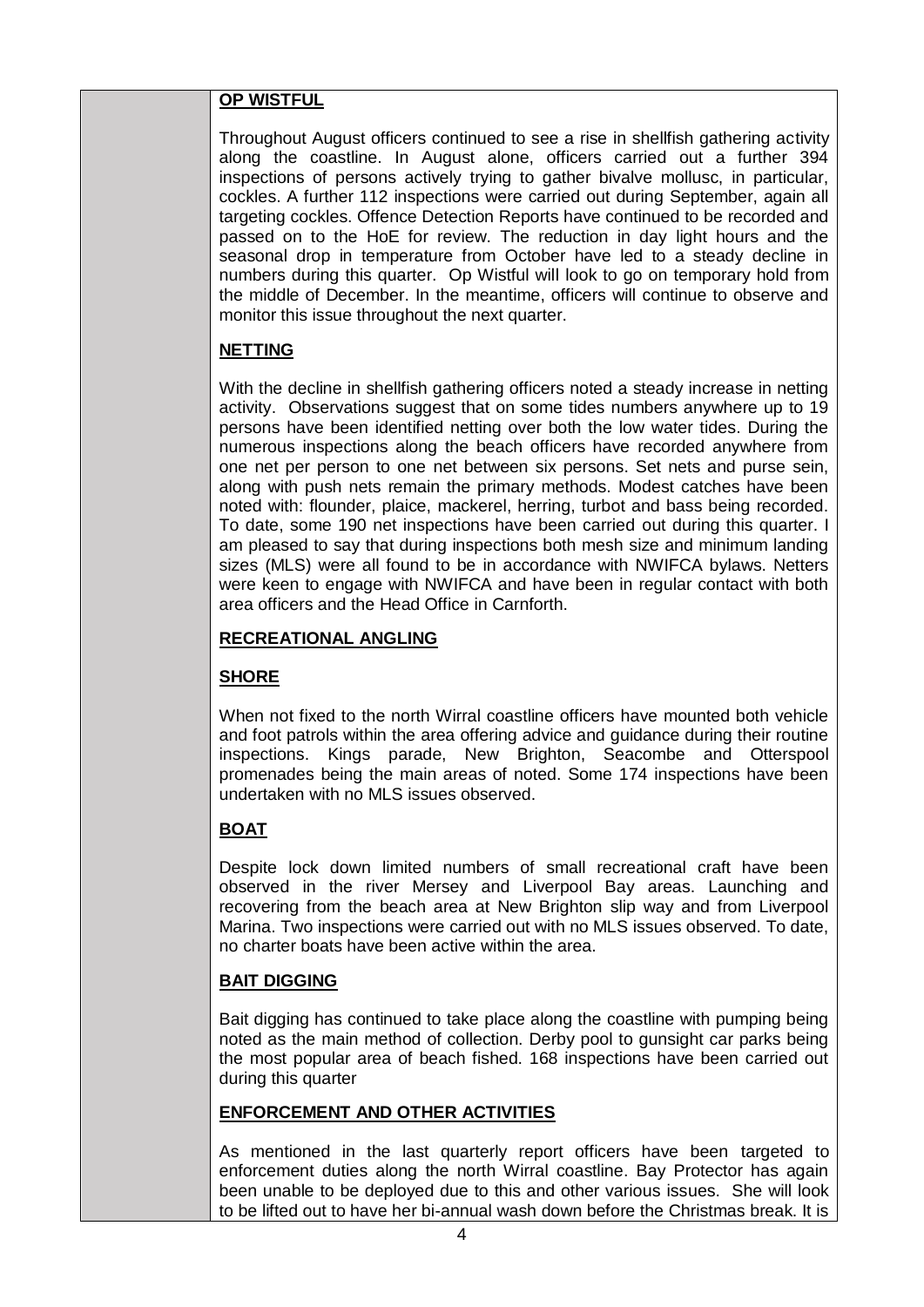| hoped to have her active during the Cod season next term.                                                                                                                                                                                                                                                |
|----------------------------------------------------------------------------------------------------------------------------------------------------------------------------------------------------------------------------------------------------------------------------------------------------------|
| Due to Covid lock down no premise's inspections have been carried out.                                                                                                                                                                                                                                   |
| Assistance to the Gangmasters and Labour Abuse Authority, Mersey Port Health<br>Authority, Wirral and Wyre Council remain ongoing.                                                                                                                                                                       |
| Finally, officers within the Southern area would like to express their sincere<br>thanks and gratitude to the three Red Snapper officers for their hard work and<br>effort. Their flexibility, patience and professionalism in what has been a<br>prolonged operation has been paramount to its success. |

## **General Update**

- Continuing development of joint working with Lancashire Constabulary and MMO
- Multiagency work has again continued in the development of operational plans for cockle fisheries.
- Two new IFCO's have been appointed in the Whitehaven area. Training and work inductions have commenced.
- HoE has progressed with the MCRS byelaw which is today presented to the Authority.

# **COVID 19**

During this quarter Fishery Officers have settled into working under the extensive guidelines put in place, the purpose to firstly maintain safe working practices but also crucially to continue statutory functions and duties.

The pandemic has been a learning process and as an organisation, NWIFCA continues to develop through adaptive risk assessments and working procedures. In this reporting period it has been very important to proactively produce working to allow the at sea function of the Authority to continue.

To date there have been no incidences of the virus amongst staff. Management has continued to be flexible in the approach to allowing staff to manage the delicate balance between work and home such as where periods of isolation have been needed.

# **EU Exit**

As the 1st of January draws closer, plans are being developed for the new UK-EU relationship and preparations still being made. Negotiations are still on-going and the current outcome of discussions could change since the time of writing. Currently the biggest issue which officers have communicated with other relevant agencies and stakeholders is the ability, or lack of to move class B & C shellfish to the EU markets. There is currently still no mechanism for this certainly before the 1st of April. For several years IFCA officers have reiterated this to fishers and other agencies.

Officers are working through National coordination groups (JMOCC and NIMEG) and MMO planning to feed in information to strategic and operation planning for January. NWIFCA patrol vessels will be available for patrols based on previous day one readiness plans, with officers ready to contribute towards the switch from one system of regulation to another.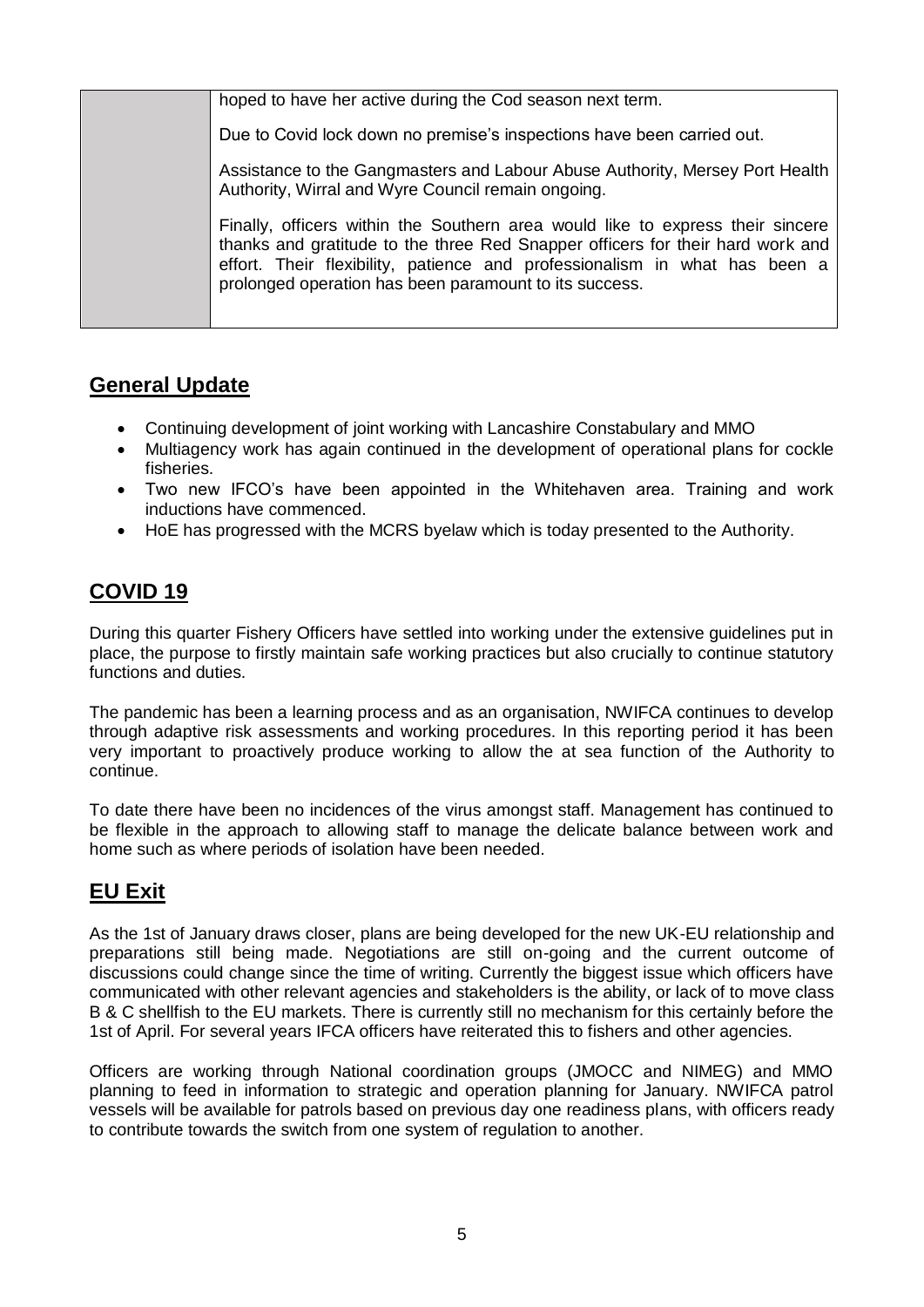# **The Fisheries Bill**

The bill is continuing to progress through Parliament and enter the final stages to become an act. The Bill sets out the key approaches for future UK fisheries policy from 2021 onwards.

### **Prosecutions**

There have been two successful prosecutions during this period and a number of case management court dates.

On 14th October at Liverpool Magistrates, Mr Lee Harmes of Birchridge, Flint and Mr Hayden Russell of Maxwell Close, Buckley were found guilty in absence of going equipped to gather cockles without a permit.

The offences related to the 25th September 2019 when Inshore Fishery and Conservation officers stopped Mr Harmes and Mr Russell in an all-terrain vehicle at the Flookburgh cockle fishery, approximately two miles from shore. They were found to be in possession of equipment for commercial cockle picking without a permit in contravention of NWIFCA Byelaw 3. Upon questioning by officers Mr Harmes provided officers with a false name and address.

Mr Harmes was fined £5,000 for the breach of NWIFCA Byelaw 3 and £500 for providing false details. Mr Russell was fined £5,000 for breach of NWIFCA Byelaw 3. Both were ordered to pay costs of £1,050 and a victim surcharge of £181.

Officers attended Lancaster Magistrates court on the 16<sup>th</sup> November for the Trial of Mr Kevin Tippet of Askam in Furness. Mr Tippet had plead guilty in March earlier this year to the offence of landing 51 undersize bass in the Duddon Estuary which he attempted to do via illicitly transporting them off the beach by hiding them on another fisherman's tractor. He was unsuccessful in eluding IFCOs who detected the offence and confiscated the fish.

Upon trial and presentation of the evidence the bench found the defendant guilty and issued a fine of £500, costs of £500 and victim surcharge of £50. The also issued confiscation of the 51 undersize fish. The bench commended the IFCOs who gave evidence on their clarity and professionalism with which they gave evidence during the trial.

### **Byelaw 3 reporting**

During this period several cockle beds were opened at the end of the closed season. Unfortunately due to staff availability the Byelaw 3 returns data has not been digitised as yet. Below are the reported inspections data recorded by IFCOs.

Most of the cockle industry was focused around the Flookburgh area, hence why there has been excellent coverage by fishery officers. Tasking of IFCO resources continues to be on focused priorities and intelligence led operational needs.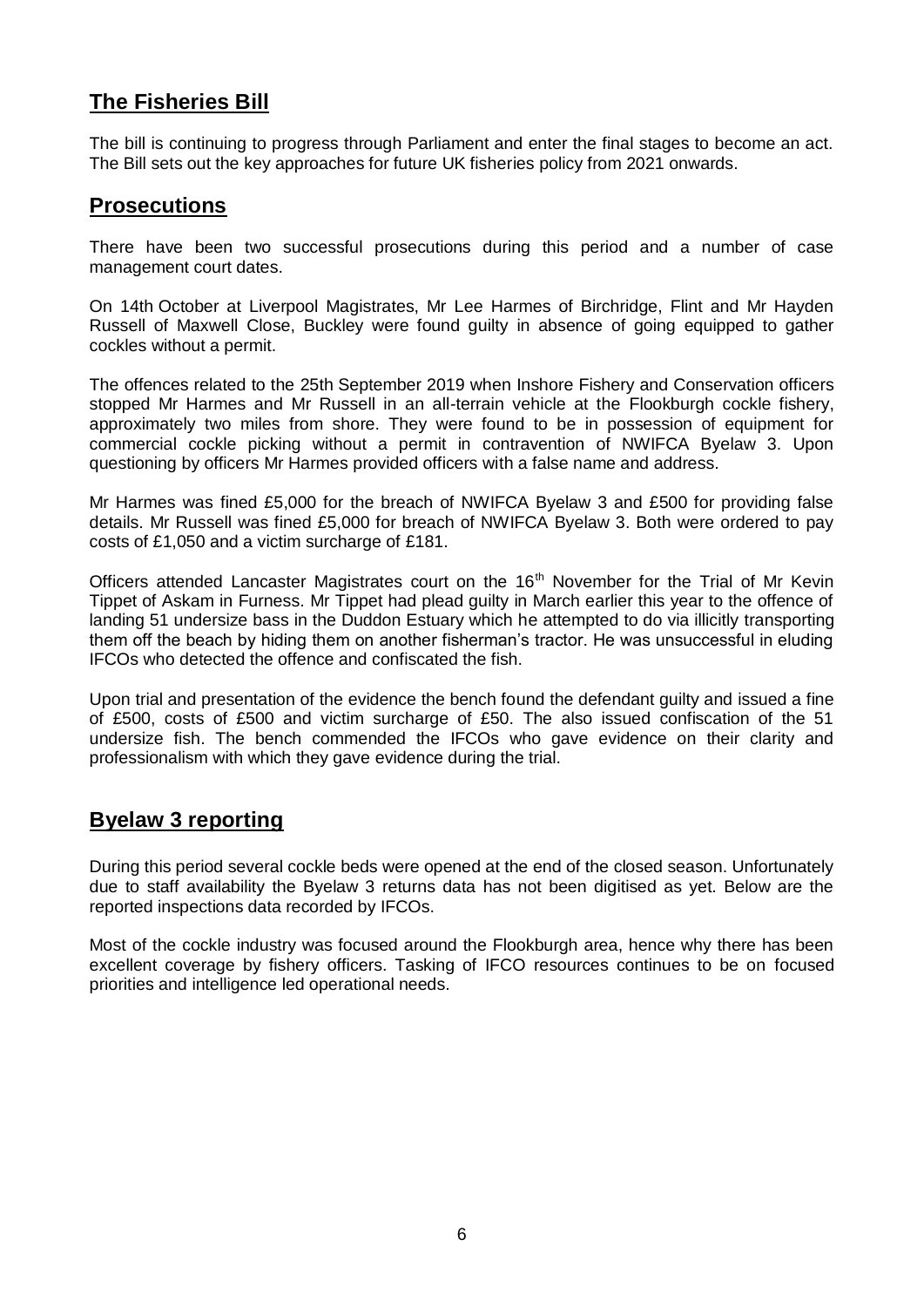|                                            | <b>Mussels</b>                 |                             |                                                                                             |
|--------------------------------------------|--------------------------------|-----------------------------|---------------------------------------------------------------------------------------------|
| <b>Activity</b>                            | Flookburgh/Leven               | <b>Pilling</b>              | <b>North</b><br><b>Morecambe</b><br><b>Bay Incl</b><br><b>Foulney</b><br><b>Mussel Beds</b> |
| No.<br>inspected<br>fishing                | September: 633<br>October: 155 | September: 4<br>October: 16 | September: 5<br>October: 10                                                                 |
| No. MLS<br>inspections                     | September: 552<br>October: 67  | September: 6<br>October: 15 | September: 0<br>October: 10                                                                 |
| <b>Days</b><br>covered by<br><b>IFCO's</b> | September: 17<br>October: 7    | September: 3<br>October: 7  | September: 1<br>October: 1                                                                  |

## **North Western Protector**

Patrols this quarter are once again, not at normal levels due to Covid 19 restrictions, along with other factors. Patrol boat crew when not at sea, have again this quarter assisted with shore patrols and other shore related duties. Again I am pleased to report that the patrol boat has performed well throughout the quarter.

North Western Protector was dried out locally during the quarter in order the change over the sacrificial anodes on the jet drive units, and to replace some worn parts which was successfully carried out over 2 tides by the patrol boat crew.

Once again fishing activity in the district amongst the local fleet and visiting vessels has been low key, with moderate to light landings of nephrophs (Prawns) and thornback rays being landed into local ports and mainly being sold to the general public on the quay side.

The whelk vessels which fish in the eastern Irish Sea continue to make regular landings into Whitehaven, with reports from officers who have spoken to the whelk fishermen that recent landings have been more moderate.

The lobster and brown crab fishermen have started to bring most of their gear ashore with the onset of poor weather and catches starting drop off.

Boat angling as can be expected for this time of year, has been popular throughout the district with reports of some decent fish being caught on most days, with thornback ray being the most popular fish being caught.

Shore angling has again been very popular throughout the District.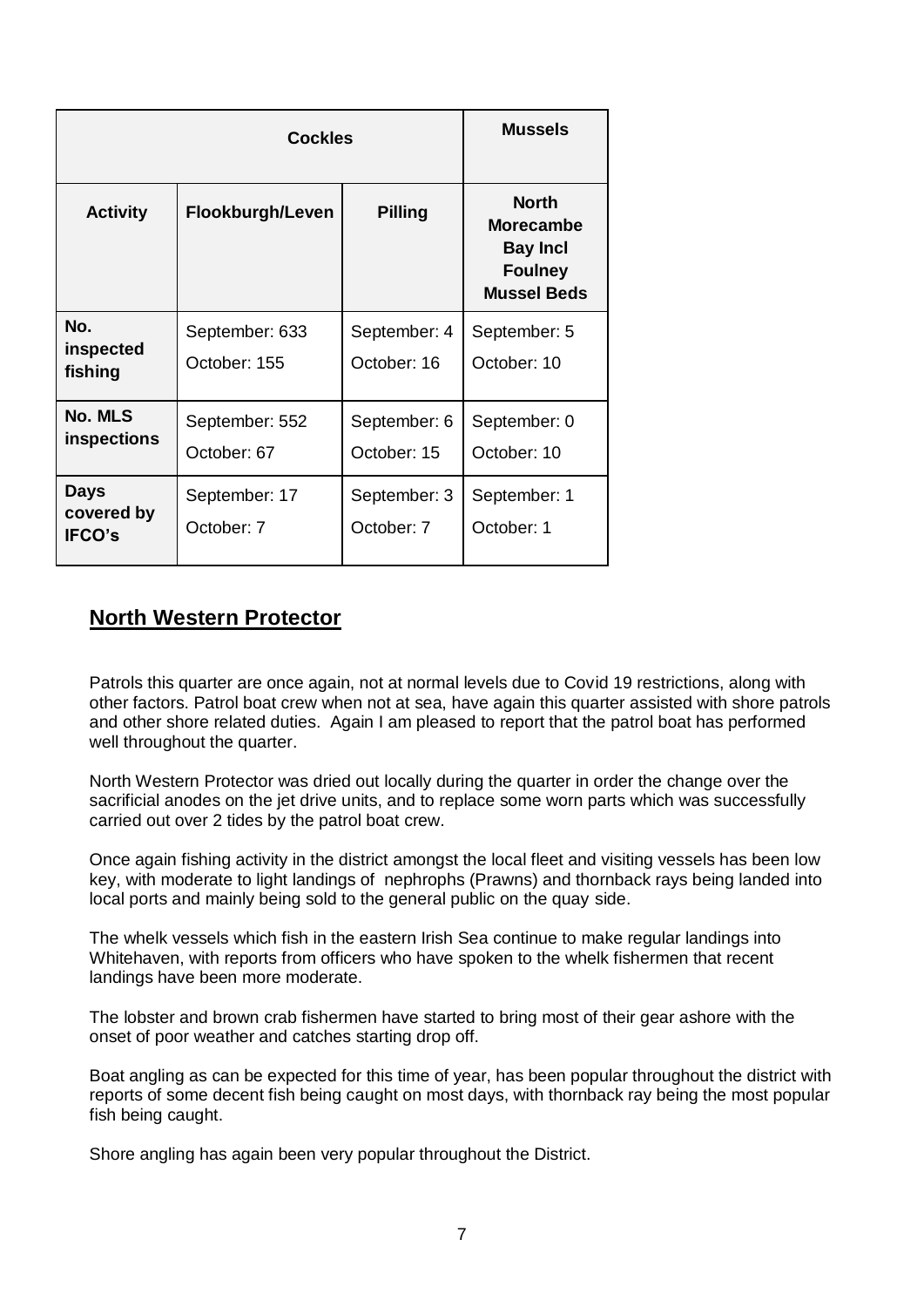### **Priorities/patrols/ boardings/inspections statistics:**

- Patrol district for large vessel infringement of byelaws
- Record data of nets and pots in district
- Inspect lobster/brown crab pots and carry out checks on potting vessels
- Inspect gill nets for compliance with EU legislation
- Input enforcement information and vessel activities into MCSS (Monitor and control surveillance system)
- Record data of nets
- Inspect nets for compliance with Byelaw 10 (3)
- Inspect vessels for compliance with EU fishing gear legislation
- Record all vessel sightings data
- Maintain service and repair patrol boats
- Inspect and carry out checks with hobby fishermen/ vessels byelaw 26
- Patrol throughout district for detection of fishery limit line offences

Fishing activities have been monitored throughout the district in both North Western Protector and Protector Charlie and also using VMS (vessel monitoring system). The weather conditions this quarter have at times been poor.

Boarding's and inspections of vessels at sea are still suspended in line with Covid 19 restrictions.

Static gear inspections using both North Western Protector, Protector Charlie, and Protector Bravo totalled 350. Compliance with byelaws and other EU legislation has on the whole been good. However at the time of writing this report a number of offences have been detected against CSFC byelaws 25 and 4 in the Northern part of the NWIFCA district and are still ongoing.

All vessel maintenance and service schedules are up to date.

Patrol boat Master Hugh Thinnesen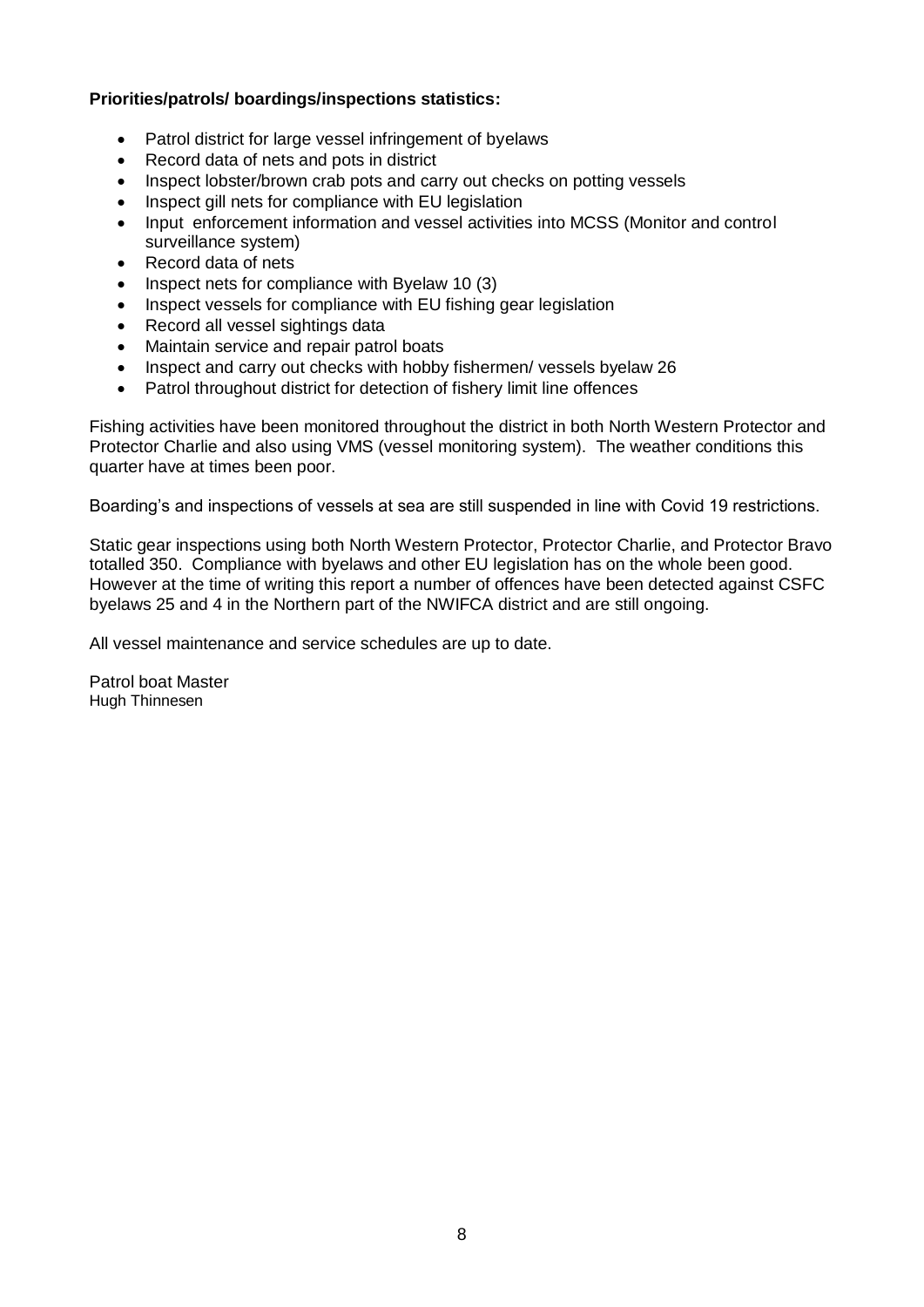# **Sanctions, Infringements and Court Activity**

A total of 64 sanctions were applied during the quarter. A number of investigations are on-going. The table below summarises these;

| <b>Sanctions</b>                | <b>Comments</b>                                                                                                           |
|---------------------------------|---------------------------------------------------------------------------------------------------------------------------|
| <b>Verbal</b>                   | None                                                                                                                      |
| <b>Advisory Letters</b>         | None                                                                                                                      |
| <b>Official warning letters</b> | byelaw<br>64 official<br>letter issued for Emergency<br>warning<br>breaches<br>(specifically within the reporting period) |
| <b>Home office Cautions</b>     | None                                                                                                                      |
| <b>FAPs</b>                     | None                                                                                                                      |
| <b>Permit suspension</b>        | None                                                                                                                      |
| <b>Prosecutions</b>             | None                                                                                                                      |
| <b>Prosecutions Pending</b>     | 7 case files have been submitted to the prosecutor for summons to be<br>issued.                                           |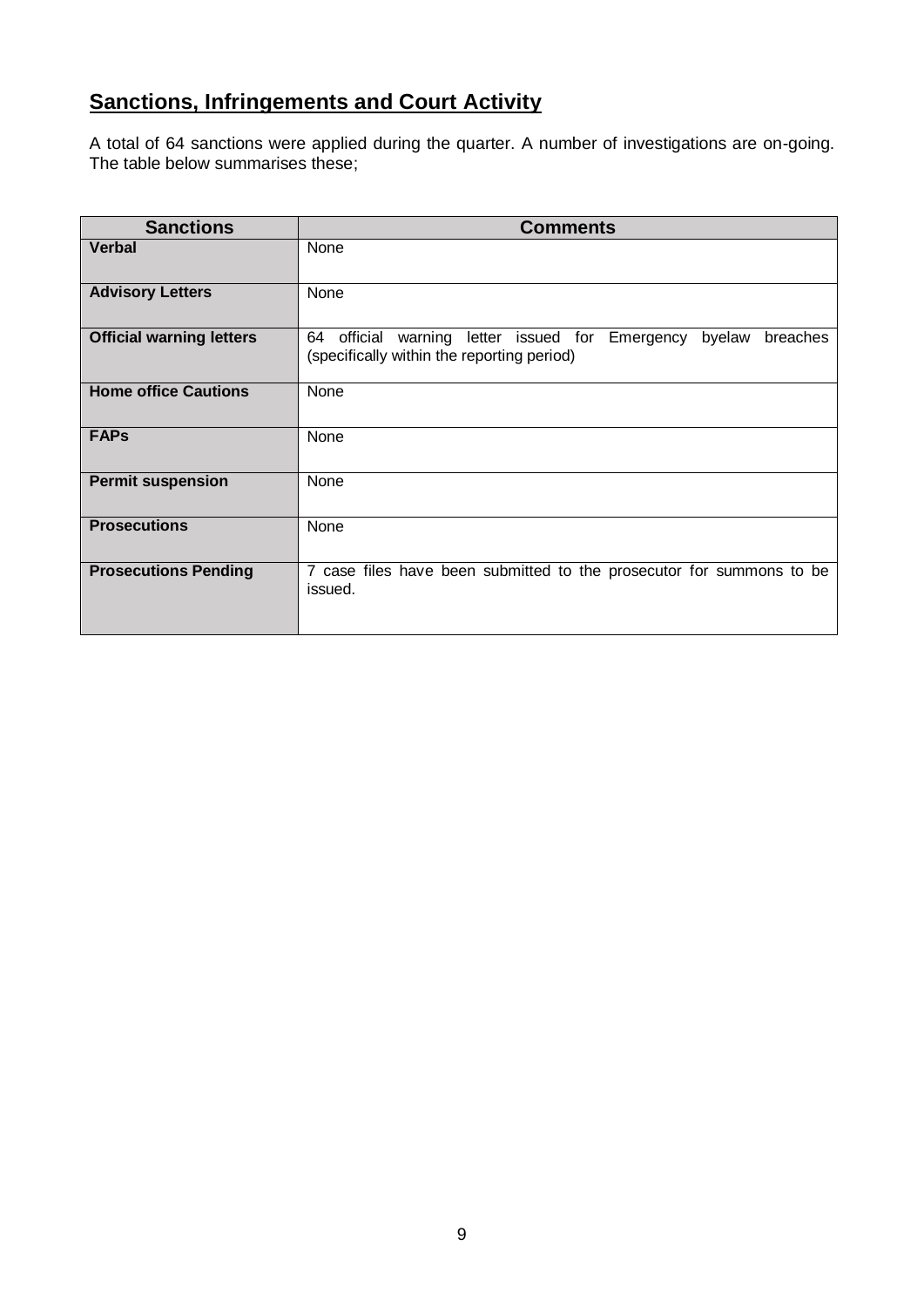### **Shore Based Activity Report**

| <b>Number of:</b>                                     | <b>Haverigg Point</b><br>- Burgh Marsh<br><b>Point</b> | <b>Haverigg Point</b><br>- Arnside | <b>Arnside</b><br>- Knott<br><b>End</b> | <b>River</b><br><b>Wyre</b><br>$\sim$<br><b>River Alt</b> | Mersey,<br>and Dee | <b>Wirral</b> |  |
|-------------------------------------------------------|--------------------------------------------------------|------------------------------------|-----------------------------------------|-----------------------------------------------------------|--------------------|---------------|--|
| Shore patrols<br>by all<br><b>NWIFCA</b><br>officers* | 65                                                     | 59                                 |                                         | 43                                                        | 127                |               |  |
| ATV patrols                                           | 1                                                      | 25                                 |                                         | 15                                                        | 13                 |               |  |
| ATV patrol<br>hrs                                     | 1                                                      | 28.07                              |                                         | 17                                                        | 33.25              |               |  |
| ATV kms<br>covered                                    | 12                                                     | 256                                |                                         | 170                                                       | 318                |               |  |
| Inspections<br>under taken                            | 216                                                    | 1363                               |                                         | 113                                                       | 858                |               |  |

\* undertaken either by vehicle or on foot without using ATV

#### **Annex A**

| <b>Vessel</b>                        | No of<br>patrols | <b>Patrol</b><br>time<br>(hrs) | <b>Distance</b><br>patrolled (nm) | <b>Boarding's</b>                               | <b>Closings</b> | <b>Sightings</b> | <b>Inspections</b><br>(inc. gear<br>inspections)                        |
|--------------------------------------|------------------|--------------------------------|-----------------------------------|-------------------------------------------------|-----------------|------------------|-------------------------------------------------------------------------|
| <b>North</b><br>Western<br>Protector | 9                | 75.04                          | 307                               | <b>Boardings</b><br>suspended<br>under<br>Covid | 0               | 43               | 2 (plus 350)<br>inspections<br>of static<br>gear during<br>the quarter) |
| Protector<br>Bravo/<br>Charlie       | 1                | 5.5                            | Accompanied<br>NWP-40 nm          | restrictions                                    | 0               | $\mathbf 0$      | $\overline{0}$                                                          |
| <b>Totals for</b><br>the<br>quarter  | 10               | 80.54                          | 347                               |                                                 | $\bf{0}$        | 43               | $2 + 350$                                                               |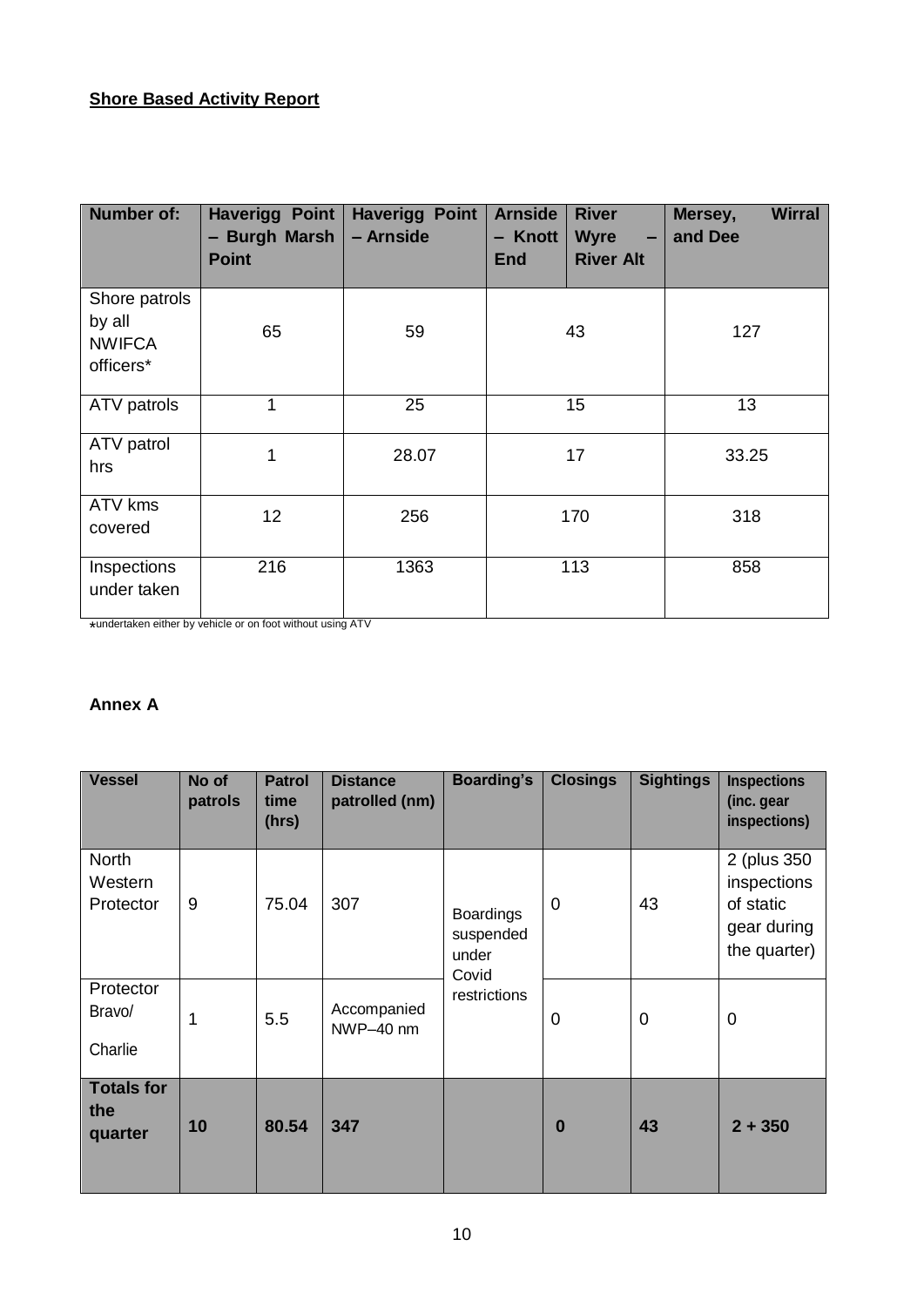# **Annex B**

| <b>Patrol</b><br><b>Vessel</b>               | <b>Patrol</b><br><b>Date</b> | <b>Patrol</b><br><b>Time</b> | <b>Distance</b><br>(nm) | <b>Area</b><br><b>Covered</b>          | <b>Risk/Purpose</b>                                       | <b>Sectors</b><br><b>Covered</b> | No.<br><b>Boarding</b> | No.<br><b>Closings</b> | No.<br><b>Sightings</b> | No.<br><b>Inspections</b> |
|----------------------------------------------|------------------------------|------------------------------|-------------------------|----------------------------------------|-----------------------------------------------------------|----------------------------------|------------------------|------------------------|-------------------------|---------------------------|
| <b>NWP</b><br>&<br>Protector<br><b>Bravo</b> | 0/09/20                      | 10.17 &<br>5.5               | 40 & 40                 | Maryport                               | Potting, netting,<br>trawling &<br>angling activity       | Solway Firth<br><b>SPA</b>       | $\pmb{0}$              | $\mathbf 0$            | $\overline{4}$          | $\overline{2}$            |
| North<br>Western<br>Protector                | 14/09/20                     | 10.17                        | 10                      | Maryport                               | Potting, netting<br>& angling activity                    | Solway Firth<br><b>SPA</b>       | $\mathbf 0$            | $\mathbf 0$            | $\overline{0}$          | $\mathbf 0$               |
| <b>North</b><br>Western<br>Protector         | 15/09/20                     | 12.50                        | 25                      | Harrington,<br>Workington,<br>Maryport | Potting, netting,<br>angling activity<br>and bass fishing | Solway Firth<br><b>SPA</b>       | $\pmb{0}$              | $\mathbf 0$            | 12                      | $\boldsymbol{0}$          |
| North<br>Western<br>Protector                | 16/09/20                     | 7.50                         | 30                      | Harrington,<br>Workington,<br>Maryport | Potting, netting,<br>angling activity<br>and bass fishing | Solway Firth<br><b>SPA</b>       | $\mathbf 0$            | $\mathbf 0$            | $\overline{2}$          | 0                         |
| <b>North</b><br>Western<br>Protector         | 17/09/20                     | 6.33                         | 35                      | Harrington,<br>Workington,<br>Maryport | Potting, netting,<br>angling activity                     | Solway Firth<br><b>SPA</b>       | $\boldsymbol{0}$       | $\mathbf 0$            | 21                      | $\mathsf 0$               |
| <b>North</b><br>Western<br>Protector         | 23/09/20                     | 9.50                         | 30                      | West of Flimby                         | Potting, netting,<br>angling activity<br>and bass fishing |                                  | $\mathbf 0$            | $\mathbf 0$            | $\mathbf 0$             | 0                         |
| <b>North</b><br>Western                      | 29/09/20                     | 10.67                        | 45                      | Flimby,                                | Potting activity                                          | Solway Firth<br><b>SPA</b>       | 0                      | $\overline{0}$         | $\mathbf 0$             | $\boldsymbol{0}$          |